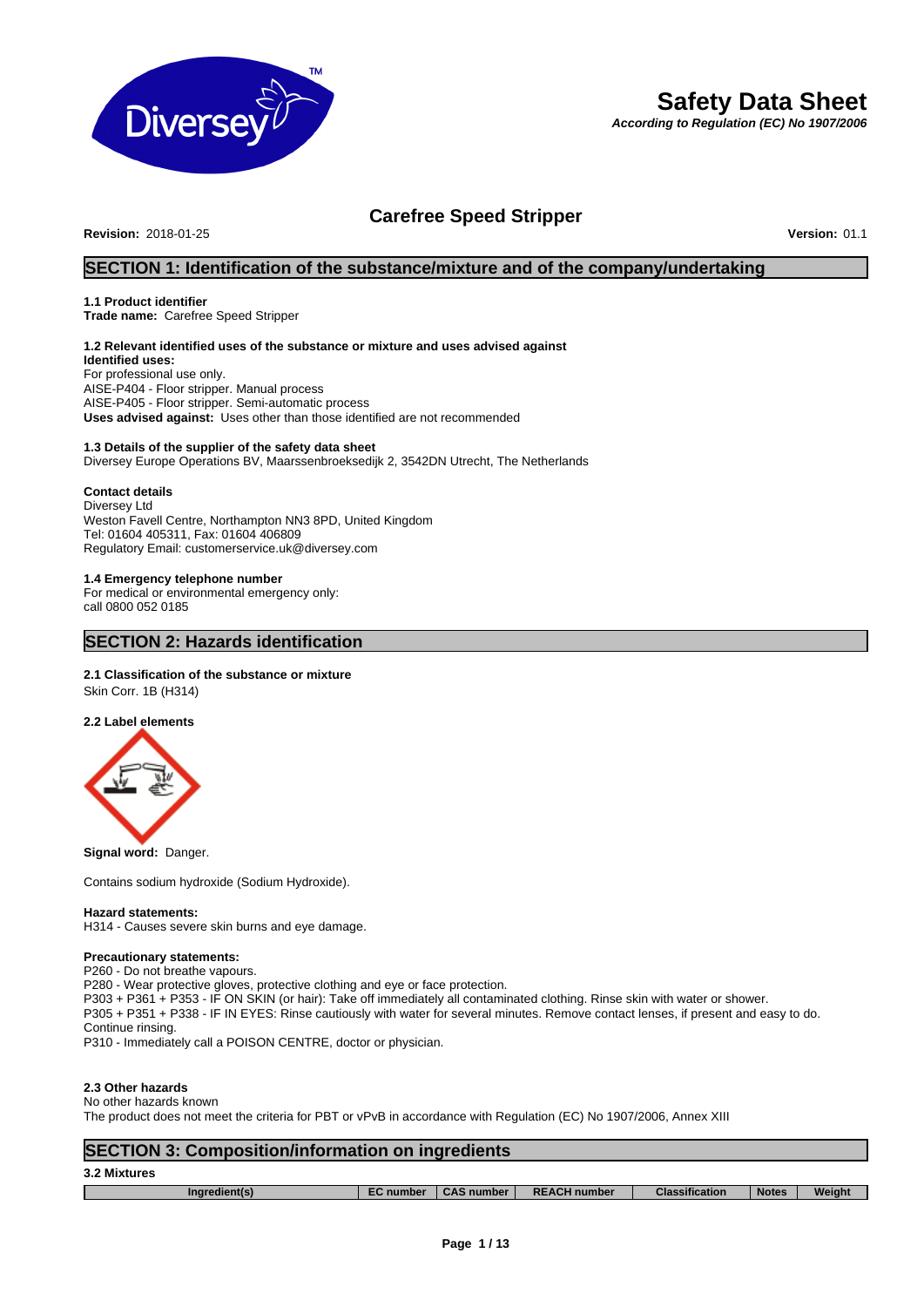|                         |           |            |                  |                                                                                                                                              | percent   |
|-------------------------|-----------|------------|------------------|----------------------------------------------------------------------------------------------------------------------------------------------|-----------|
| 2-butoxyethanol         | 203-905-0 | 111-76-2   | 01-2119475108-36 | Acute Tox. 4 (H302)<br>Acute Tox. 4 (H312)<br>Skin Irrit. 2 (H315)<br>Eye Irrit. 2 (H319)<br>Acute Tox. 4 (H332)                             | $10 - 20$ |
| 2-aminoethanol          | 205-483-3 | 141-43-5   | 01-2119486455-28 | Acute Tox. 4 (H302)<br>Acute Tox. 4 (H312)<br>Skin Corr. 1B (H314)<br>Acute Tox. 4 (H332)<br>STOT SE 3 (H335)<br>Aquatic Chronic 3<br>(H412) | $3 - 10$  |
| sodium cumenesulphonate | 239-854-6 | 15763-76-5 | 01-2119489411-37 | Eye Irrit. 2 (H319)                                                                                                                          | $3 - 10$  |
| sodium hydroxide        | 215-185-5 | 1310-73-2  | 01-2119457892-27 | Met. Corr. 1 (H290)<br>Skin Corr. 1A (H314)                                                                                                  | $1 - 3$   |

\* Polymer.

For the full text of the H and EUH phrases mentioned in this Section, see Section 16.

Workplace exposure limit(s), if available, are listed in subsection 8.1.

[1] Exempted: ionic mixture. See Regulation (EC) No 1907/2006, Annex V, paragraph 3 and 4. This salt is potentially present, based on calculation, and included for classification and labelling purposes only. Each starting material of the ionic mixture is registered, as required.

[2] Exempted: included in Annex IV of Regulation (EC) No 1907/2006.

[3] Exempted: Annex V of Regulation (EC) No 1907/2006.

[4] Exempted: polymer. See Article 2(9) of Regulation (EC) No 1907/2006.

## **SECTION 4: First aid measures**

| 4.1 Description of first aid measures                           |                                                                                                   |
|-----------------------------------------------------------------|---------------------------------------------------------------------------------------------------|
| Inhalation:                                                     | Get medical attention or advice if you feel unwell.                                               |
| Skin contact:                                                   | Wash skin with plenty of lukewarm, gently flowing water for at least 30 minutes. Take off         |
|                                                                 | immediately all contaminated clothing and wash it before re-use. Immediately call a POISON        |
|                                                                 | CENTRE, doctor or physician.                                                                      |
| Eye contact:                                                    | Immediately rinse eyes cautiously with lukewarm water for several minutes. Remove contact lenses, |
|                                                                 | if present and easy to do. Continue rinsing. Immediately call a POISON CENTRE, doctor or          |
|                                                                 | physician.                                                                                        |
| Ingestion:                                                      | Rinse mouth. Immediately drink 1 glass of water. Do NOT induce vomiting. Keep at rest.            |
|                                                                 | Immediately call a POISON CENTRE, doctor or physician.                                            |
| Self-protection of first aider:                                 | Consider personal protective equipment as indicated in subsection 8.2.                            |
| 4.2 Most important symptoms and effects, both acute and delayed |                                                                                                   |
| Inhalation:                                                     | No known effects or symptoms in normal use.                                                       |
| <b>Skin contact:</b>                                            | Causes severe burns.                                                                              |

**Eye contact:** Causes severe or permanent damage. **Ingestion:** Ingestion will lead to a strong caustic effect on mouth and throat and to the danger of perforation of oesophagus and stomach.

#### **4.3 Indication of any immediate medical attention and special treatment needed**

No information available on clinical testing and medical monitoring. Specific toxicological information on substances, if available, can be found in section 11.

### **SECTION 5: Firefighting measures**

### **5.1 Extinguishing media**

Carbon dioxide. Dry powder. Water spray jet. Fight larger fires with water spray jet or alcohol-resistant foam.

#### **5.2 Special hazards arising from the substance or mixture**

No special hazards known.

#### **5.3 Advice for firefighters**

As in any fire, wear self contained breathing apparatus and suitable protective clothing including gloves and eye/face protection.

### **SECTION 6: Accidental release measures**

#### **6.1 Personal precautions, protective equipment and emergency procedures**

Ensure adequate ventilation. Do not breathe dust or vapour. Wear suitable protective clothing, gloves and eye/face protection.

#### **6.2 Environmental precautions**

Do not allow to enter drainage system, surface or ground water. Dilute with plenty of water.

#### **6.3 Methods and material for containment and cleaning up**

Use neutralising agent. Absorb with liquid-binding material (sand, diatomite, universal binders, sawdust). Ensure adequate ventilation.

#### **6.4 Reference to other sections**

For personal protective equipment see subsection 8.2. For disposal considerations see section 13.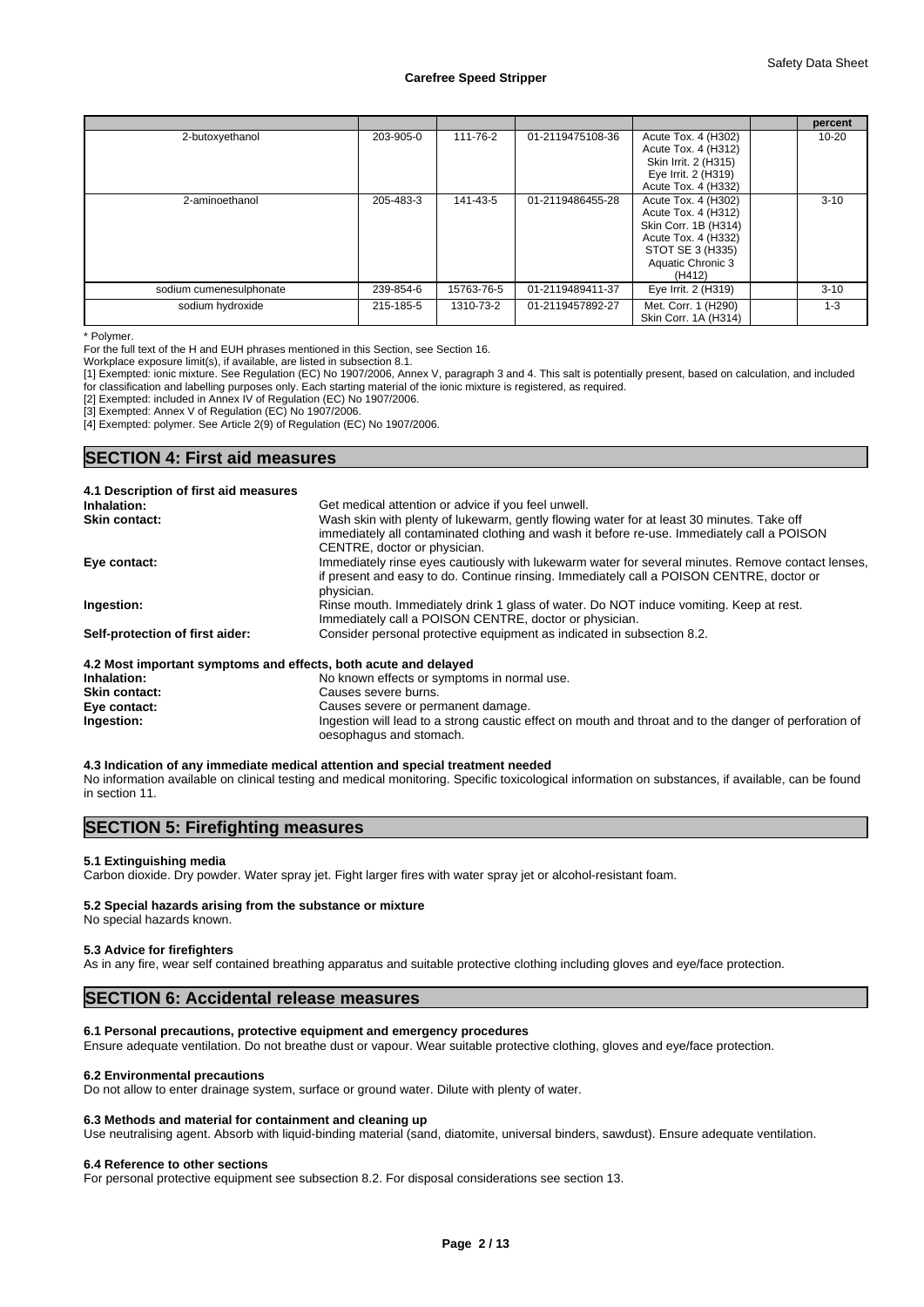## **SECTION 7: Handling and storage**

### **7.1 Precautions for safe handling**

**Measures to prevent fire and explosions:** No special precautions required.

**Measures required to protect the environment:**

For environmental exposure controls see subsection 8.2.

#### **Advices on general occupational hygiene:**

Handle in accordance with good industrial hygiene and safety practice. Keep away from food, drink and animal feeding stuffs. Do not mix with other products unless adviced by Diversey. Wash hands before breaks and at the end of workday. Wash face, hands and any exposed skin thoroughly after handling. Take off immediately all contaminated clothing. Wash contaminated clothing before reuse. Use personal protective equipment as required. Avoid contact with skin and eyes. Do not breathe vapours. Use only with adequate ventilation.

#### **7.2 Conditions for safe storage, including any incompatibilities**

Store in accordance with local and national regulations. Keep only in original container. Store in a closed container. For conditions to avoid see subsection 10.4. For incompatible materials see subsection 10.5.

#### **7.3 Specific end use(s)**

No specific advice for end use available.

## **SECTION 8: Exposure controls/personal protection**

#### **8.1 Control parameters Workplace exposure limits**

#### Air limit values, if available:

| .                |                         |                       |
|------------------|-------------------------|-----------------------|
| Ingredient(s)    | UK - Long term          | UK - Short term       |
|                  | value(s)                | value(s)              |
| 2-butoxyethanol  | 25 ppm                  | 50 ppm                |
|                  | 123 mg/m $3$            | 246 mg/m <sup>3</sup> |
| 2-aminoethanol   | ppm                     | 3 ppm                 |
|                  | $2.5 \,\mathrm{mq/m^3}$ | 7.6 mg/m $3$          |
| sodium hydroxide |                         | 2 mg/m $3$            |
|                  |                         |                       |

Biological limit values, if available:

Recommended monitoring procedures, if available:

Additional exposure limits under the conditions of use, if available:

#### **DNEL/DMEL and PNEC values**

#### **Human exposure**

DNEL oral exposure - Consumer (mg/kg bw)

| Ingredient(s)           | effects | Short term - Local   Short term - Systemic  <br>effects | Long term - Local<br>effects | Long term - Systemic<br>effects |
|-------------------------|---------|---------------------------------------------------------|------------------------------|---------------------------------|
| 2-butoxvethanol         |         | 13.4                                                    |                              | 3.2                             |
| 2-aminoethanol          |         |                                                         |                              | 3.75                            |
| sodium cumenesulphonate |         |                                                         |                              | 3.8                             |
| sodium hvdroxide        |         |                                                         |                              |                                 |

DNEL dermal exposure - Worker

| Ingredient(s)           | Short term - Local<br>effects | Short term - Systemic<br>effects (mg/kg bw) | Long term - Local<br>effects | Long term - Systemic<br>effects (mg/kg bw) |
|-------------------------|-------------------------------|---------------------------------------------|------------------------------|--------------------------------------------|
| 2-butoxvethanol         |                               | 89                                          |                              |                                            |
| 2-aminoethanol          | No data available             |                                             | No data available            |                                            |
| sodium cumenesulphonate |                               |                                             |                              |                                            |
| sodium hydroxide        | 2%                            |                                             |                              |                                            |

#### DNEL dermal exposure - Consumer

| Ingredient(s)           | <b>Short term - Local</b><br>effects | Short term - Systemic<br>effects (mg/kg bw) | Long term - Local<br>effects | Long term - Systemic<br>effects (mg/kg bw) |
|-------------------------|--------------------------------------|---------------------------------------------|------------------------------|--------------------------------------------|
| 2-butoxvethanol         |                                      | 44.5                                        |                              | 38                                         |
| 2-aminoethanol          | No data available                    |                                             | No data available            | 0.24                                       |
| sodium cumenesulphonate |                                      |                                             |                              | 3.8                                        |
| sodium hydroxide        | 2 %                                  |                                             |                              |                                            |

#### DNEL inhalatory exposure - Worker (mg/m<sup>3</sup> )

| Ingredient(s)           | effects | Short term - Local Short term - Systemic<br>effects | Long term - Local<br>effects | <b>I Long term - Systemic I</b><br>effects |
|-------------------------|---------|-----------------------------------------------------|------------------------------|--------------------------------------------|
| 2-butoxvethanol         | 246     | 663                                                 |                              | 98                                         |
| 2-aminoethanol          |         |                                                     | J.J                          | ა.ა                                        |
| sodium cumenesulphonate |         |                                                     |                              | 3.8                                        |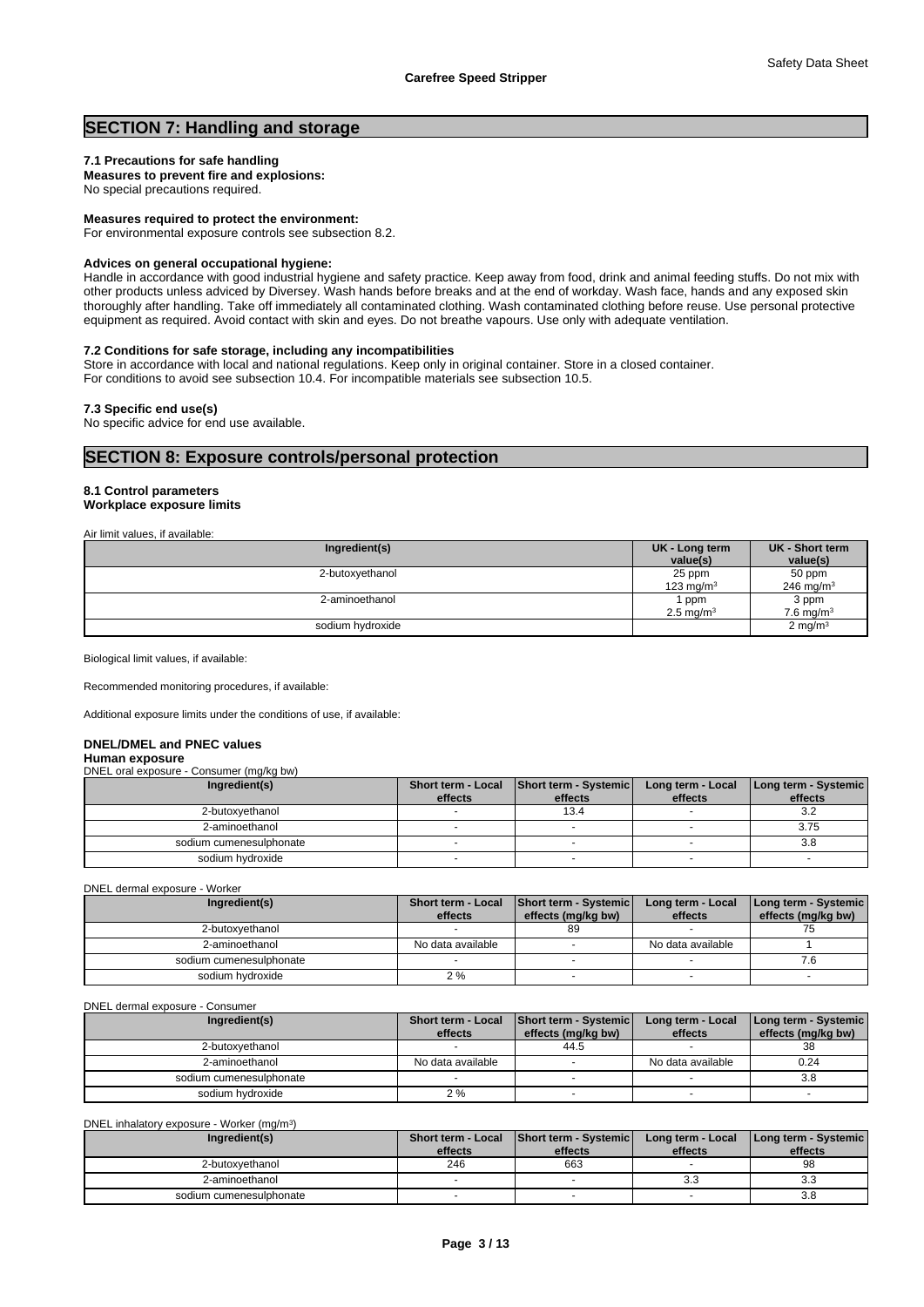| sodium<br>hvdroxide<br>.<br>. |  |  |
|-------------------------------|--|--|
|                               |  |  |

#### DNEL inhalatory exposure - Consumer (mg/m<sup>3</sup>  $)$

| Ingredient(s)           |         | Short term - Local   Short term - Systemic | Long term - Local | Long term - Systemic |
|-------------------------|---------|--------------------------------------------|-------------------|----------------------|
|                         | effects | effects                                    | effects           | effects              |
| 2-butoxvethanol         | 123     | 426                                        |                   | 49                   |
| 2-aminoethanol          |         |                                            |                   |                      |
| sodium cumenesulphonate |         |                                            |                   | 13.2                 |
| sodium hydroxide        |         |                                            |                   |                      |

| <b>Environmental exposure</b> |        |                                                      |                     |                                  |
|-------------------------------|--------|------------------------------------------------------|---------------------|----------------------------------|
| Environmental exposure - PNEC |        |                                                      |                     |                                  |
| Ingredient(s)                 | (mg/l) | Surface water, fresh Surface water, marine<br>(mg/l) | Intermittent (mg/l) | Sewage treatment<br>plant (mg/l) |
| 2-butoxvethanol               | 8.8    | 0.88                                                 | 9.1                 | 463                              |
| 2-aminoethanol                | 0.085  | 0.0085                                               | 0.025               | 100                              |
| sodium cumenesulphonate       | 0.23   |                                                      | 2.3                 | 100                              |
| sodium hydroxide              |        |                                                      |                     |                                  |

Environmental exposure - PNEC, continued

| Ingredient(s)           | Sediment, freshwater | Sediment, marine | Soil (mg/kg) | Air (mg/m <sup>3</sup> ) |  |
|-------------------------|----------------------|------------------|--------------|--------------------------|--|
|                         | (mg/kg)              | (mg/kg)          |              |                          |  |
| 2-butoxyethanol         | 34.6                 | 3.46             | 3.13         |                          |  |
| 2-aminoethanol          | 0.425                | 0.0425           | 0.035        | 0.025                    |  |
| sodium cumenesulphonate |                      |                  |              |                          |  |
| sodium hydroxide        |                      |                  |              |                          |  |

#### **8.2 Exposure controls**

*The following information applies for the uses indicated in subsection 1.2 of the Safety Data Sheet. If available, please refer to the product information sheet for application and handling instructions. Normal use conditions are assumed for this section.*

*Recommended safety measures for handling the undiluted product: Covering activities such as filling and transfer of product to application equipment, flasks or buckets*

| Appropriate engineering controls:       | If the product is diluted by using specific dosing systems with no risk of splashes or direct skin<br>contact, the personal protection equipment as described in this section is not required. Where<br>possible: use in automated/closed system and cover open containers. Transport over pipes. Filling<br>with automatic systems. Use tools for manual handling of product.                                                                                                                                                                                                                                                                                |
|-----------------------------------------|---------------------------------------------------------------------------------------------------------------------------------------------------------------------------------------------------------------------------------------------------------------------------------------------------------------------------------------------------------------------------------------------------------------------------------------------------------------------------------------------------------------------------------------------------------------------------------------------------------------------------------------------------------------|
| Appropriate organisational controls:    | Avoid direct contact and/or splashes where possible. Train personnel.                                                                                                                                                                                                                                                                                                                                                                                                                                                                                                                                                                                         |
| Personal protective equipment           |                                                                                                                                                                                                                                                                                                                                                                                                                                                                                                                                                                                                                                                               |
| Eye / face protection:                  | Safety glasses or goggles (EN 166).                                                                                                                                                                                                                                                                                                                                                                                                                                                                                                                                                                                                                           |
| Hand protection:                        | Chemical-resistant protective gloves (EN 374). Verify instructions regarding permeability and<br>breakthrough time, as provided by the gloves supplier. Consider specific local use conditions, such<br>as risk of splashes, cuts, contact time and temperature.<br>Suggested gloves for prolonged contact: Material: butyl rubber Penetration time: >= 480 min<br>Material thickness: $>= 0.7$ mm<br>Suggested gloves for protection against splashes: Material: nitrile rubber Penetration time: >= 30<br>min Material thickness: $\geq 0.4$ mm<br>In consultation with the supplier of protective gloves a different type providing similar protection may |
|                                         | be chosen.                                                                                                                                                                                                                                                                                                                                                                                                                                                                                                                                                                                                                                                    |
| <b>Body protection:</b>                 | Wear chemical-resistant clothing and boots in case direct dermal exposure and/or splashes may<br>occur (EN 14605).                                                                                                                                                                                                                                                                                                                                                                                                                                                                                                                                            |
| <b>Respiratory protection:</b>          | Respiratory protection is not normally required. However, inhalation of vapour, spray, gas or<br>aerosols should be avoided.                                                                                                                                                                                                                                                                                                                                                                                                                                                                                                                                  |
| <b>Environmental exposure controls:</b> | Should not reach sewage water or drainage ditch undiluted or unneutralised.                                                                                                                                                                                                                                                                                                                                                                                                                                                                                                                                                                                   |

*Recommended safety measures for handling the diluted product:*

#### **Recommended maximum concentration (%):** 25

| Appropriate engineering controls:<br>Appropriate organisational controls: | No special requirements under normal use conditions.<br>Avoid direct contact and/or splashes where possible. Train personnel. |  |  |  |  |
|---------------------------------------------------------------------------|-------------------------------------------------------------------------------------------------------------------------------|--|--|--|--|
| Personal protective equipment                                             |                                                                                                                               |  |  |  |  |
| Eye / face protection:                                                    | No special requirements under normal use conditions.                                                                          |  |  |  |  |
| Hand protection:                                                          | Chemical-resistant protective gloves (EN 374). Verify instructions regarding permeability and                                 |  |  |  |  |
|                                                                           | breakthrough time, as provided by the gloves supplier. Consider specific local use conditions, such                           |  |  |  |  |
|                                                                           | as risk of splashes, cuts, contact time and temperature.                                                                      |  |  |  |  |
|                                                                           | Suggested gloves for prolonged contact: Material: butyl rubber Penetration time: >= 480 min                                   |  |  |  |  |
|                                                                           | Material thickness: $>= 0.7$ mm                                                                                               |  |  |  |  |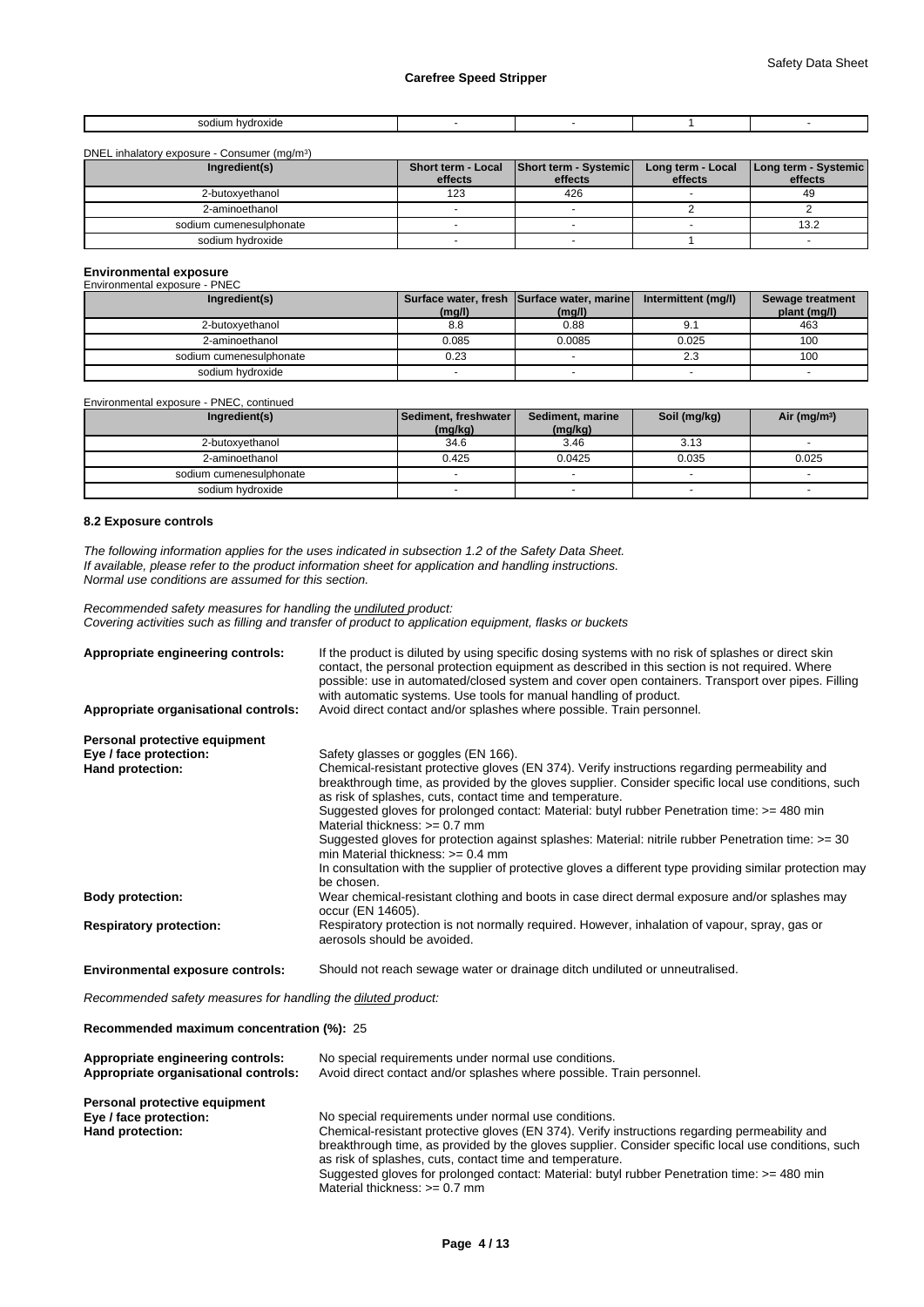| Suggested gloves for protection against splashes: Material: nitrile rubber Penetration time: >= 30<br>min Material thickness: $>= 0.4$ mm |
|-------------------------------------------------------------------------------------------------------------------------------------------|
| In consultation with the supplier of protective gloves a different type providing similar protection may                                  |
| be chosen.                                                                                                                                |
| No special requirements under normal use conditions.                                                                                      |
| No special requirements under normal use conditions.                                                                                      |
|                                                                                                                                           |
| No special requirements under normal use conditions.                                                                                      |
|                                                                                                                                           |

## **SECTION 9: Physical and chemical properties**

#### **9.1 Information on basic physical and chemical properties Information in this section refers to the product, unless it is specifically stated that substance data is listed**

**Method / remark**

**Physical State:** Liquid **Colour:** Clear, Pale, Yellow **Odour:** Slightly perfumed **Odour threshold:** Not applicable **pH:** > 12 (neat) **Melting point/freezing point (°C):** Not determined Not relevant to classification of this product **Initial boiling point and boiling range (°C):** Not determined

| Substance data, boiling point |                        |                  |                               |
|-------------------------------|------------------------|------------------|-------------------------------|
| Ingredient(s)                 | Value<br>$(^{\circ}C)$ | <b>Method</b>    | Atmospheric pressure<br>(hPa) |
| 2-butoxyethanol               | 168-172                | Method not given | 1013                          |
| 2-aminoethanol                | 169-171                | Method not given | 1013                          |
| sodium cumenesulphonate       | No data available      |                  |                               |
| sodium hydroxide              | >990                   | Method not given |                               |

## **Method / remark**

*( UN Manual of Tests and Criteria, section 32, L.2 )* **Flash point (°C):** Not applicable. **Sustained combustion:** Not applicable. **Evaporation rate:** Not determined **Flammability (solid, gas):** Not determined **Upper/lower flammability limit (%):** Not determined

Substance data, flammability or explosive limits, if available:

| ingredient(s)   | <b>Lower limit</b><br>(% vol) | <b>Upper limit</b><br>(% vol. |
|-----------------|-------------------------------|-------------------------------|
| 2-butoxvethanol |                               | ∣ ∪.∪                         |
| 2-aminoethanol  | ٥.4                           | $\sim$ $-$                    |

#### **Vapour pressure:** Not determined

Substance data, vapour pressure

| Ingredient(s)           | Value<br>(Pa)     | <b>Method</b>    | Temperature<br>(°C) |
|-------------------------|-------------------|------------------|---------------------|
| 2-butoxvethanol         | 89                | Method not given | 20                  |
| 2-aminoethanol          | 50                | Method not given | 20                  |
| sodium cumenesulphonate | No data available |                  |                     |
| sodium hvdroxide        | < 1330            | Method not given | 20                  |

**Solubility in / Miscibility with Water:** Fully miscible **Vapour density:** Not determined **Relative density:** ≈1.04(20°C)

Substance data, solubility in water

| Ingredient(s)           | Value<br>(g/l) | <b>Method</b>    | Temperature<br>(°C) |
|-------------------------|----------------|------------------|---------------------|
| 2-butoxyethanol         | Soluble        | Method not given | 20                  |
| 2-aminoethanol          | 1000           | Method not given | 20                  |
| sodium cumenesulphonate | 493 Soluble    | Method not given | 20                  |
| sodium hydroxide        | 1000           | Method not given | 20                  |

Substance data, partition coefficient n-octanol/water (log Kow): see subsection 12.3

**Decomposition temperature:** Not applicable. **Autoignition temperature:** Not determined

**Method / remark**

**Method / remark**

**Method / remark**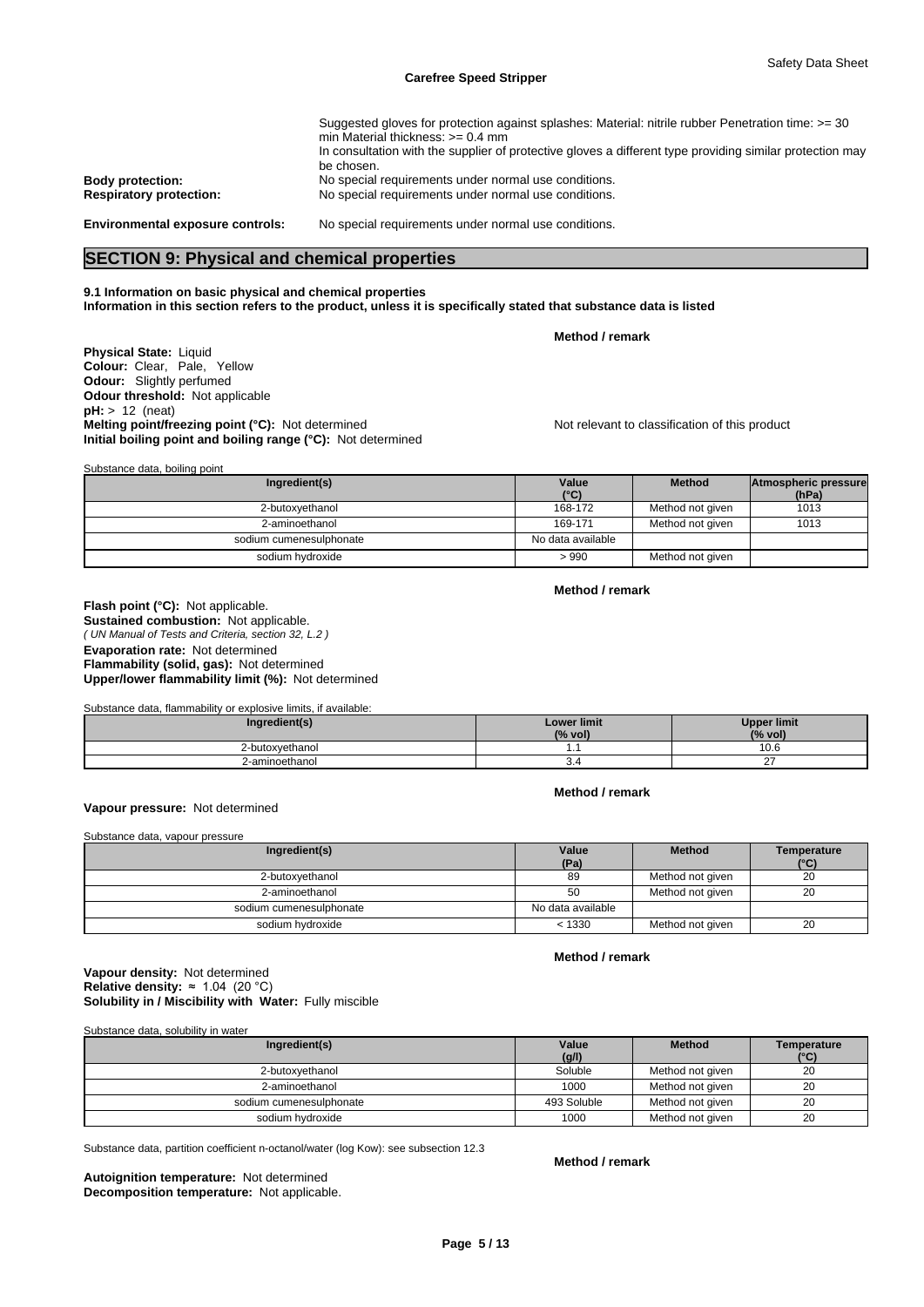#### **Viscosity:** Not determined **Explosive properties:** Not explosive. **Oxidising properties:** Not oxidising.

9.2 Other information<br>Surface tension (N/m): Not determined **Corrosion to metals:** Not corrosive

Substance data, dissociation constant, if available:

## **SECTION 10: Stability and reactivity**

#### **10.1 Reactivity**

No reactivity hazards known under normal storage and use conditions.

#### **10.2 Chemical stability**

Stable under normal storage and use conditions.

#### **10.3 Possibility of hazardous reactions**

No hazardous reactions known under normal storage and use conditions.

#### **10.4 Conditions to avoid**

None known under normal storage and use conditions.

## **10.5 Incompatible materials**

Reacts with acids.

#### **10.6 Hazardous decomposition products**

None known under normal storage and use conditions.

## **SECTION 11: Toxicological information**

### **11.1 Information on toxicological effects**

Mixture data:.

#### **Relevant calculated ATE(s):**

Substance data, where relevant and available, are listed below:.

#### **Acute toxicity** Acute oral toxicity

| Ingredient(s)           | Endpoint  | Value<br>(mg/kg) | <b>Species</b> | <b>Method</b>     | <b>Exposure</b><br>time (h) |
|-------------------------|-----------|------------------|----------------|-------------------|-----------------------------|
| 2-butoxyethanol         | $LD_{50}$ | 1746             | Rat            | Method not given  |                             |
| 2-aminoethanol          | LD 50     | 1515             | Rat            | OECD 401 (EU B.1) |                             |
| sodium cumenesulphonate | LD 50     | >7000            | Rat            | Method not given  |                             |
| sodium hydroxide        |           | No data          |                |                   |                             |
|                         |           | available        |                |                   |                             |

Acute dermal toxicity

| Ingredient(s)           | Endpoint  | Value<br>(mg/kg) | <b>Species</b> | <b>Method</b>    | <b>Exposure</b><br>time (h) |
|-------------------------|-----------|------------------|----------------|------------------|-----------------------------|
| 2-butoxvethanol         | LD 50     | 6411             |                | Method not given |                             |
| 2-aminoethanol          | $LD_{50}$ | 1025             | Rabbit         | Method not given |                             |
| sodium cumenesulphonate | LD 50     | > 2000           | Rabbit         | Method not given |                             |
| sodium hydroxide        |           | No data          |                |                  |                             |
|                         |           | available        |                |                  |                             |

Acute inhalative toxicity

| Ingredient(s)           | Endpoint  | Value<br>(mg/l)                        | <b>Species</b> | <b>Method</b>      | <b>Exposure</b><br>time (h) |
|-------------------------|-----------|----------------------------------------|----------------|--------------------|-----------------------------|
| 2-butoxyethanol         | $LC_{50}$ | $> 2$ (mist)                           | Rat            | Method not given   |                             |
| 2-aminoethanol          |           | No mortality<br>observed               | Rat            | Non quideline test | 6                           |
| sodium cumenesulphonate | $LC_{50}$ | > 5 (mist) No<br>mortality<br>observed | Rat            | Read across        | 3.87                        |
| sodium hydroxide        |           | No data<br>available                   |                |                    |                             |

Not relevant to classification of this product Weight of evidence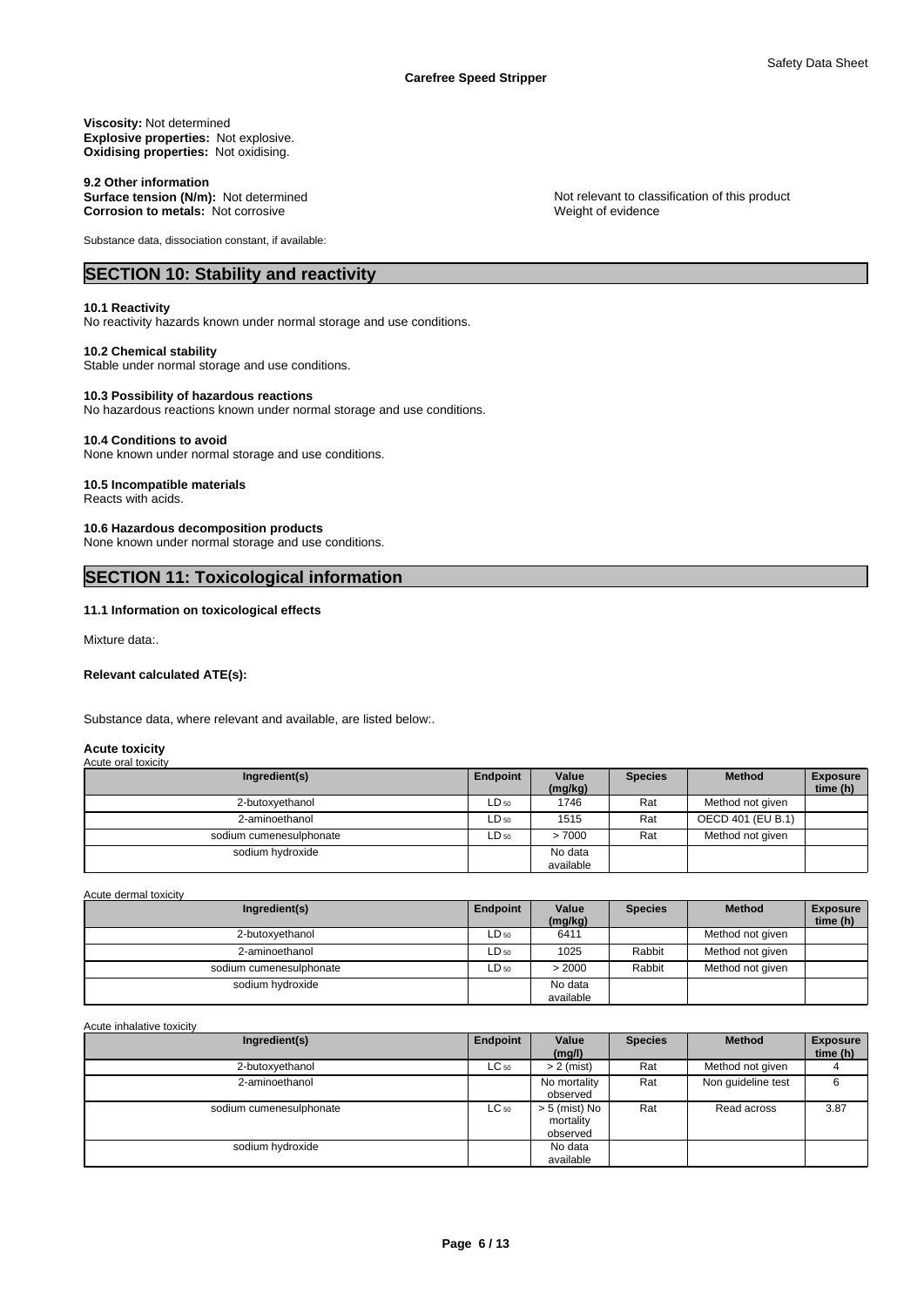# **Irritation and corrosivity** Skin irritation and corrosivity

| Ingredient(s)           | Result       | <b>Species</b> | <b>Method</b>     | <b>Exposure time</b> |
|-------------------------|--------------|----------------|-------------------|----------------------|
| 2-butoxvethanol         | Irritant     | Rabbit         | Method not given  |                      |
| 2-aminoethanol          | Corrosive    | Rabbit         | OECD 404 (EU B.4) |                      |
| sodium cumenesulphonate | Not irritant | Rabbit         | OECD 404 (EU B.4) |                      |
| sodium hvdroxide        | Corrosive    | Rabbit         | Method not given  |                      |

Eye irritation and corrosivity

| Ingredient(s)           | Result        | <b>Species</b> | <b>Method</b>     | <b>Exposure time</b> |
|-------------------------|---------------|----------------|-------------------|----------------------|
| 2-butoxyethanol         | Irritant      | Rabbit         | OECD 405 (EU B.5) |                      |
| 2-aminoethanol          | Severe damage | Rabbit         | OECD 405 (EU B.5) |                      |
| sodium cumenesulphonate | Irritant      | Rabbit         | OECD 405 (EU B.5) |                      |
| sodium hydroxide        | Corrosive     | Rabbit         | Method not given  |                      |

Respiratory tract irritation and corrosivity

| Ingredient(s)           | Result                             | <b>Species</b> | <b>Method</b>    | <b>Exposure time</b> |
|-------------------------|------------------------------------|----------------|------------------|----------------------|
| 2-butoxyethanol         | No data available                  |                |                  |                      |
| 2-aminoethanol          | Irritating to<br>respiratory tract |                | Method not given |                      |
| sodium cumenesulphonate | No data available                  |                |                  |                      |
| sodium hydroxide        | No data available                  |                |                  |                      |

| <b>Sensitisation</b><br>Sensitisation by skin contact |                 |                |                                    |                          |
|-------------------------------------------------------|-----------------|----------------|------------------------------------|--------------------------|
| Ingredient(s)                                         | Result          | <b>Species</b> | <b>Method</b>                      | <b>Exposure time (h)</b> |
| 2-butoxyethanol                                       | Not sensitising | Guinea pig     | OECD 406 (EU B.6) /<br><b>GPMT</b> |                          |
| 2-aminoethanol                                        | Not sensitising | Guinea pig     | OECD 406 (EU B.6) /<br><b>GPMT</b> |                          |
| sodium cumenesulphonate                               | Not sensitising | Guinea pig     | OECD 406 (EU B.6) /<br><b>GPMT</b> |                          |
| sodium hydroxide                                      | Not sensitising |                | Human repeated patch  <br>test     |                          |

Sensitisation by inhalation

| Ingredient(s)           | Result            | <b>Species</b> | <b>Method</b> | <b>Exposure time</b> |
|-------------------------|-------------------|----------------|---------------|----------------------|
| 2-butoxvethanol         | No data available |                |               |                      |
| 2-aminoethanol          | No data available |                |               |                      |
| sodium cumenesulphonate | No data available |                |               |                      |
| sodium hvdroxide        | No data available |                |               |                      |

**CMR effects (carcinogenicity, mutagenicity and toxicity for reproduction)**

Mutagenicity

| Ingredient(s)           | <b>Result (in-vitro)</b>                               | <b>Method</b><br>(in-vitro)                                         | <b>Result (in-vivo)</b>                                                | <b>Method</b><br>(in-vivo)                          |
|-------------------------|--------------------------------------------------------|---------------------------------------------------------------------|------------------------------------------------------------------------|-----------------------------------------------------|
| 2-butoxyethanol         | No evidence for mutagenicity, negative<br>test results | B.12/13                                                             | IOECD 471 (EUINo data available                                        |                                                     |
| 2-aminoethanol          | No evidence for mutagenicity, negative<br>test results | B.12/13) OECD test results<br>1473 OECD 4761<br>(Mouse<br>lymphoma) | OECD 471 (EU No evidence for mutagenicity, negative                    | OECD 474 (EU<br>B.12                                |
| sodium cumenesulphonate | No evidence for mutagenicity, negative<br>test results | Method not<br>aiven                                                 | No evidence for mutagenicity, negative<br>test results                 | <b>OECD 474 (EU)</b><br>B.12)                       |
| sodium hydroxide        | No evidence for mutagenicity, negative<br>test results | on rat<br>hepatocytes<br>OECD 473                                   | DNA repair test No evidence for mutagenicity, negative<br>test results | <b>OECD 474 (EU)</b><br>B.12) OECD<br>475 (EU B.11) |

**Carcinogenicity** 

| Ingredient(s)           | <b>Effect</b>                                          |
|-------------------------|--------------------------------------------------------|
| 2-butoxvethanol         | No evidence for carcinogenicity, negative test results |
| 2-aminoethanol          | No evidence for carcinogenicity, weight-of-evidence    |
| sodium cumenesulphonate | No evidence for carcinogenicity, negative test results |
| sodium hvdroxide        | No evidence for carcinogenicity, weight-of-evidence    |

Toxicity for reproduction

| Ingredient(s)   | Endpoint     | <b>Specific effect</b> | Value                                            | <b>Species</b> | <b>Method</b> | <b>Exposure</b> | <b>Remarks and other effects</b>                            |
|-----------------|--------------|------------------------|--------------------------------------------------|----------------|---------------|-----------------|-------------------------------------------------------------|
|                 |              |                        | $\left \frac{\text{mg}}{\text{kg}}\right $ bw/d) |                |               | time            | reported                                                    |
| 2-butoxyethanol |              |                        | No data                                          |                |               |                 |                                                             |
|                 |              |                        | available                                        |                |               |                 |                                                             |
| 2-aminoethanol  | <b>NOAEL</b> | Developmental toxicity | >75                                              | Rabbit         |               |                 | OECD 414 $\mid$ 6 - 15 day(s) No evidence for developmental |
|                 |              |                        |                                                  |                | (EU B.31),    |                 | toxicity No evidence for                                    |
|                 |              |                        |                                                  |                | oral          |                 | reproductive toxicity                                       |
| sodium          | <b>NOAEL</b> | Teratogenic effects    | >936                                             | Rat            | Non quideline |                 | No known significant effects or                             |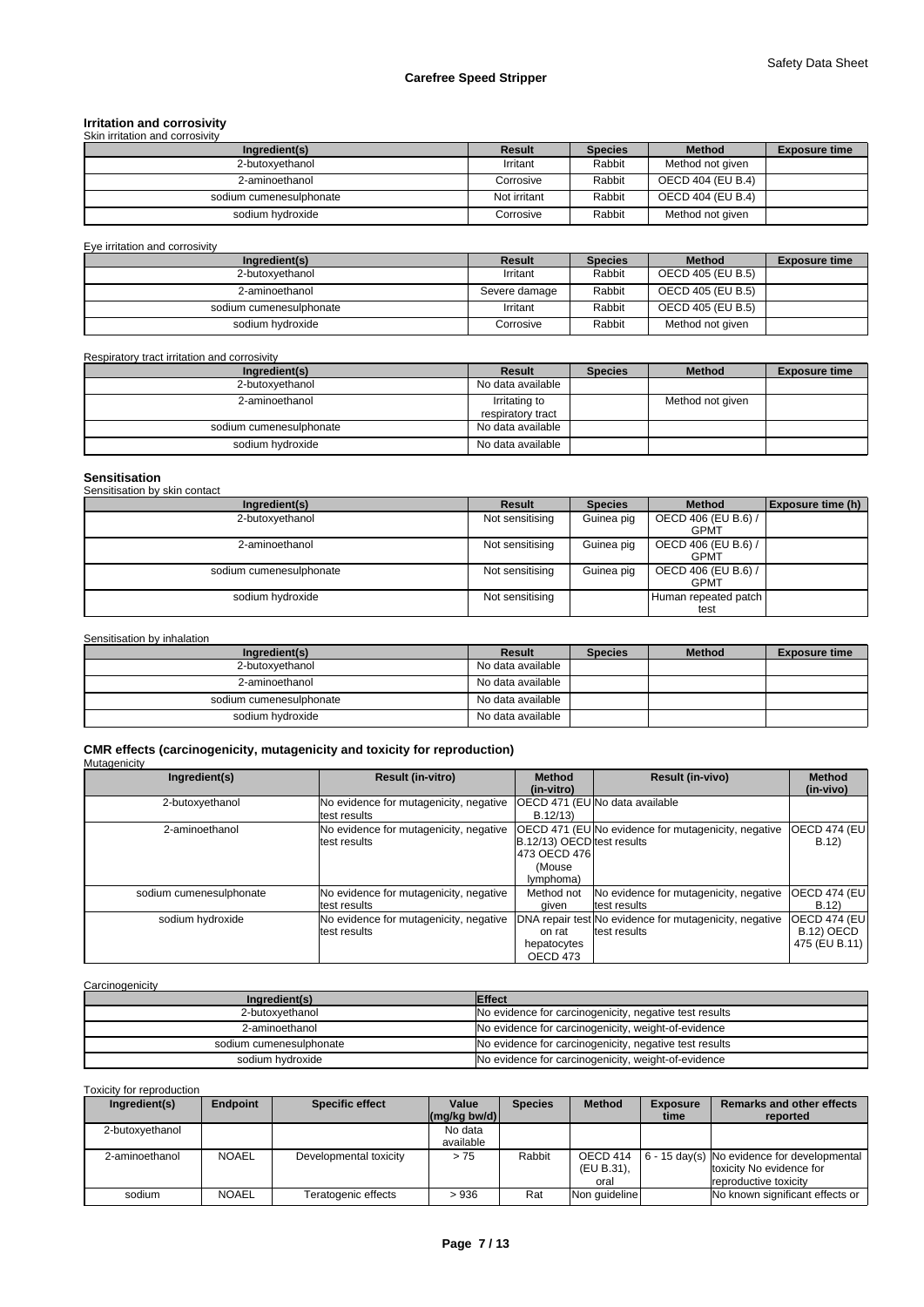| cumenesulphonate |  |                      | test | Icritical hazards                                         |
|------------------|--|----------------------|------|-----------------------------------------------------------|
| sodium hydroxide |  | No data<br>available |      | No evidence for developmental<br>toxicity No evidence for |
|                  |  |                      |      | reproductive toxicity                                     |

| <b>Repeated dose toxicity</b>          |              |                       |                |                              |                    |                                                  |
|----------------------------------------|--------------|-----------------------|----------------|------------------------------|--------------------|--------------------------------------------------|
| Sub-acute or sub-chronic oral toxicity |              |                       |                |                              |                    |                                                  |
| Ingredient(s)                          | Endpoint     | Value<br>(mg/kg bw/d) | <b>Species</b> | <b>Method</b>                | $ time$ (days) $ $ | Exposure Specific effects and organs<br>affected |
| 2-butoxyethanol                        |              | No data<br>available  |                |                              |                    |                                                  |
| 2-aminoethanol                         | <b>NOAEL</b> | 300                   | Rat            |                              | 75                 |                                                  |
| sodium cumenesulphonate                | <b>NOAEL</b> | 763 - 3534            | Rat            | <b>OECD 408 (EU)</b><br>B.26 |                    | No effects observed                              |
| sodium hydroxide                       |              | No data<br>available  |                |                              |                    |                                                  |

#### Sub-chronic dermal toxicity

| Ingredient(s)           | Endpoint | Value<br>(mg/kg bw/d) | <b>Species</b> | <b>Method</b> | $ time$ (days) $ $ | Exposure Specific effects and organs<br>affected |
|-------------------------|----------|-----------------------|----------------|---------------|--------------------|--------------------------------------------------|
| 2-butoxyethanol         |          | No data<br>available  |                |               |                    |                                                  |
| 2-aminoethanol          |          | No data<br>available  |                |               |                    |                                                  |
| sodium cumenesulphonate |          | No data<br>available  |                |               |                    |                                                  |
| sodium hydroxide        |          | No data<br>available  |                |               |                    |                                                  |

#### Sub-chronic inhalation toxicity

| Ingredient(s)           | Endpoint | Value        | <b>Species</b> | <b>Method</b> |                             | Exposure Specific effects and organs |
|-------------------------|----------|--------------|----------------|---------------|-----------------------------|--------------------------------------|
|                         |          | (mg/kg bw/d) |                |               | $\vert$ time (days) $\vert$ | affected                             |
| 2-butoxyethanol         |          | No data      |                |               |                             |                                      |
|                         |          | available    |                |               |                             |                                      |
| 2-aminoethanol          |          | No data      |                |               |                             |                                      |
|                         |          | available    |                |               |                             |                                      |
| sodium cumenesulphonate |          | No data      |                |               |                             |                                      |
|                         |          | available    |                |               |                             |                                      |
| sodium hydroxide        |          | No data      |                |               |                             |                                      |
|                         |          | available    |                |               |                             |                                      |

### Chronic toxicity

| Ingredient(s)    | <b>Exposure</b> | <b>Endpoint</b> | Value                                            | <b>Species</b> | <b>Method</b> | <b>Exposure</b> | Specific effects and | <b>Remark</b> |
|------------------|-----------------|-----------------|--------------------------------------------------|----------------|---------------|-----------------|----------------------|---------------|
|                  | route           |                 | $\left \frac{\text{mg}}{\text{kg}}\right $ bw/d) |                |               | time            | organs affected      |               |
| 2-butoxyethanol  |                 |                 | No data                                          |                |               |                 |                      |               |
|                  |                 |                 | available                                        |                |               |                 |                      |               |
| 2-aminoethanol   |                 |                 | No data                                          |                |               |                 |                      |               |
|                  |                 |                 | available                                        |                |               |                 |                      |               |
| sodium           |                 |                 | No data                                          |                |               |                 |                      |               |
| cumenesulphonate |                 |                 | available                                        |                |               |                 |                      |               |
| sodium hydroxide |                 |                 | No data                                          |                |               |                 |                      |               |
|                  |                 |                 | available                                        |                |               |                 |                      |               |

#### STOT-single exposure

| Ingredient(s)           | Affected organ(s) |
|-------------------------|-------------------|
| 2-butoxvethanol         | No data available |
| 2-aminoethanol          | No data available |
| sodium cumenesulphonate | Not applicable    |
| sodium hydroxide        | No data available |

#### STOT-repeated exposure

| Ingredient(s)           | Affected organ(s) |
|-------------------------|-------------------|
| 2-butoxyethanol         | No data available |
| 2-aminoethanol          | No data available |
| sodium cumenesulphonate | Not applicable    |
| sodium hydroxide        | No data available |

#### **Aspiration hazard**

Substances with an aspiration hazard (H304), if any, are listed in section 3. If relevant, see section 9 for dynamic viscosity and relative density of the product.

### **Potential adverse health effects and symptoms**

Effects and symptoms related to the product, if any, are listed in subsection 4.2.

## **SECTION 12: Ecological information**

**12.1 Toxicity**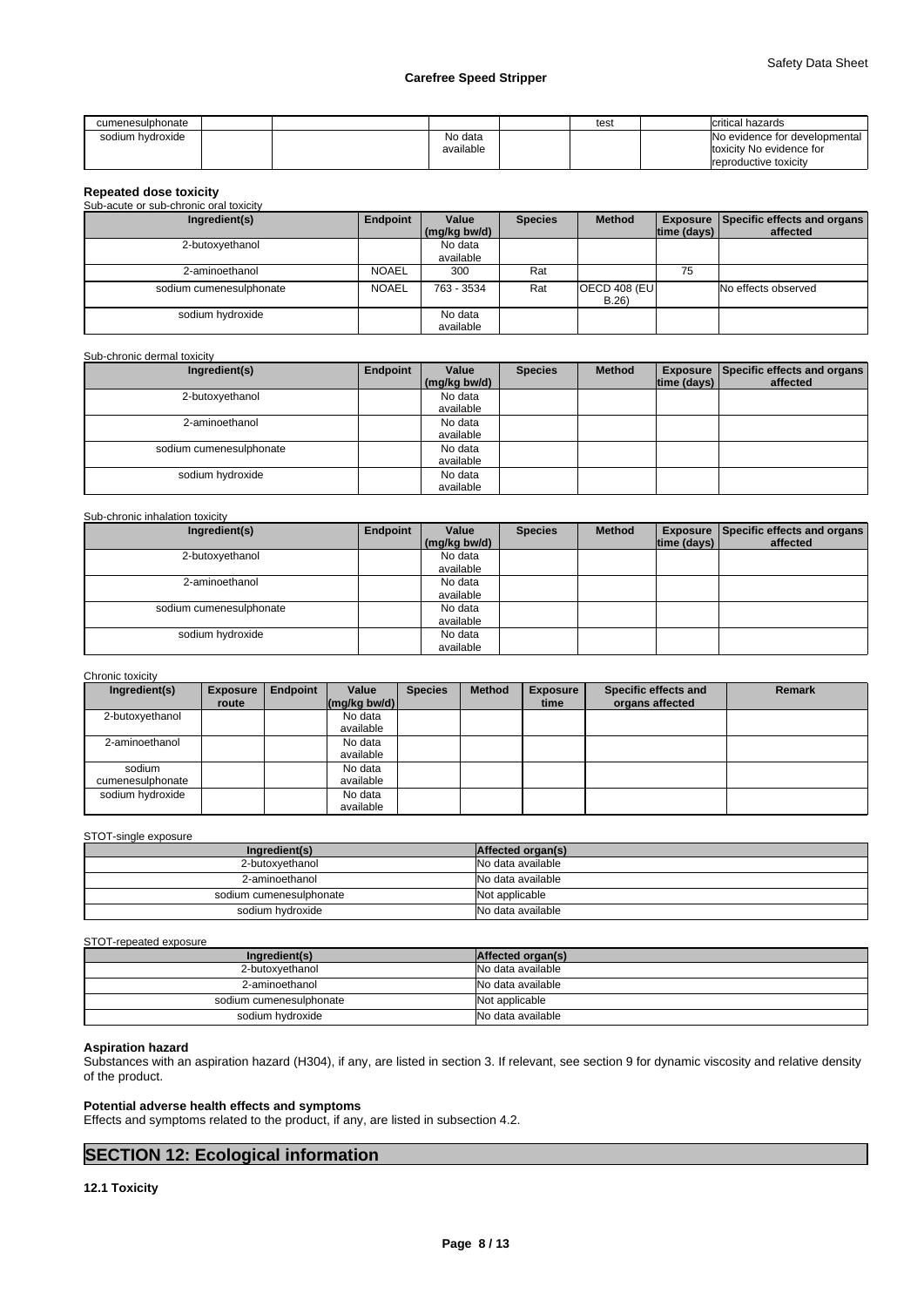No data is available on the mixture.

Substance data, where relevant and available, are listed below:

## **Aquatic short-term toxicity**

| Aquatic short-term toxicity - fish |           |                 |                    |                                   |                             |
|------------------------------------|-----------|-----------------|--------------------|-----------------------------------|-----------------------------|
| Ingredient(s)                      | Endpoint  | Value<br>(mg/l) | <b>Species</b>     | <b>Method</b>                     | <b>Exposure</b><br>time (h) |
| 2-butoxyethanol                    | $LC_{50}$ | >100            | Fish               | Method not given                  | 96                          |
| 2-aminoethanol                     | $LC_{50}$ | 349             |                    | Cyprinus carpio OECD 203 (EU C.1) | 96                          |
| sodium cumenesulphonate            | $LC_{50}$ | >1000           | Fish               | EPA-OPPTS 850.1075                | 96                          |
| sodium hydroxide                   | $LC_{50}$ | 35              | Various<br>species | Method not given                  | 96                          |

| Aquatic short-term toxicity - crustacea |          |                 |                         |                   |                             |
|-----------------------------------------|----------|-----------------|-------------------------|-------------------|-----------------------------|
| Ingredient(s)                           | Endpoint | Value<br>(mg/l) | <b>Species</b>          | <b>Method</b>     | <b>Exposure</b><br>time (h) |
| 2-butoxyethanol                         | EC 50    | >100            | Daphnia<br>magna Straus | Method not given  | 24                          |
| 2-aminoethanol                          | EC 50    | 65              | Daphnia<br>magna Straus | OECD 202, static  | 48                          |
| sodium cumenesulphonate                 | EC 50    | >100            | Daphnia<br>magna Straus | OECD 202 (EU C.2) | 48                          |
| sodium hydroxide                        | EC 50    | 40.4            | Ceriodaphnia<br>sp.     | Method not given  | 48                          |

| Aquatic short-term toxicity - algae |             |                 |                                        |                    |                             |
|-------------------------------------|-------------|-----------------|----------------------------------------|--------------------|-----------------------------|
| Ingredient(s)                       | Endpoint    | Value<br>(mg/l) | <b>Species</b>                         | <b>Method</b>      | <b>Exposure</b><br>time (h) |
| 2-butoxyethanol                     | EC 50       | >100            | Not specified                          | Method not given   | 168                         |
| 2-aminoethanol                      | <b>NOEC</b> |                 | Pseudokirchner<br>iella<br>subcapitata | OECD 201 (EU C.3)  | 72                          |
| sodium cumenesulphonate             | EC 50       | > 230           | Not specified                          | EPA OPPTS 850.5400 | 96                          |
| sodium hydroxide                    | EC 50       | 22              | Photobacteriu<br>m<br>phosphoreum      | Method not given   | 0.25                        |

| Aquatic short-term toxicity - marine species |          |                      |                |               |                                |
|----------------------------------------------|----------|----------------------|----------------|---------------|--------------------------------|
| Ingredient(s)                                | Endpoint | Value<br>(mg/l)      | <b>Species</b> | <b>Method</b> | <b>Exposure</b><br>time (days) |
| 2-butoxyethanol                              |          | No data<br>available |                |               |                                |
| 2-aminoethanol                               |          | No data<br>available |                |               |                                |
| sodium cumenesulphonate                      |          | No data<br>available |                |               |                                |
| sodium hydroxide                             |          | No data<br>available |                |               |                                |

| Impact on sewage plants - toxicity to bacteria |
|------------------------------------------------|
|------------------------------------------------|

| Ingredient(s)           | Endpoint                       | Value<br>(mg/l)      | <b>Inoculum</b>       | <b>Method</b>                             | <b>Exposure</b><br>time |
|-------------------------|--------------------------------|----------------------|-----------------------|-------------------------------------------|-------------------------|
| 2-butoxyethanol         | EC <sub>o</sub>                | 700                  | Pseudomonas<br>putida | Method not given                          | 16 hour(s)              |
| 2-aminoethanol          | EC 50                          | >1000                | Activated<br>sludge   | DIN EN ISO<br>8192-OECD<br>209-88/302/EEC | 3 hour(s)               |
| sodium cumenesulphonate | E <sub>r</sub> C <sub>50</sub> | >1000                | Bacteria              | OECD 209                                  | 3 hour(s)               |
| sodium hydroxide        |                                | No data<br>available |                       |                                           |                         |

# **Aquatic long-term toxicity** Aquatic long-term toxicity - fish

| <b>Aguatic IDIIG-term toxicity - IISH</b> |             |           |                 |               |                     |                         |
|-------------------------------------------|-------------|-----------|-----------------|---------------|---------------------|-------------------------|
| Ingredient(s)                             | Endpoint    | Value     | <b>Species</b>  | <b>Method</b> | <b>Exposure</b>     | <b>Effects observed</b> |
|                                           |             | (mg/l)    |                 |               | time                |                         |
| 2-butoxyethanol                           |             | No data   |                 |               |                     |                         |
|                                           |             | available |                 |               |                     |                         |
| 2-aminoethanol                            | <b>NOEC</b> | 1.2       | Oryzias latipes | OECD 210      | $30 \text{ day(s)}$ |                         |
| sodium cumenesulphonate                   |             | No data   |                 |               |                     |                         |
|                                           |             | available |                 |               |                     |                         |
| sodium hydroxide                          |             | No data   |                 |               |                     |                         |
|                                           |             | available |                 |               |                     |                         |

## Aquatic long-term toxicity - crustacea

| Ingredient(s)   | <b>Endpoint</b> | Value<br>(mq/l) | <b>Species</b> | <b>Method</b> | <b>Exposure</b><br>time | <b>Effects observed</b> |
|-----------------|-----------------|-----------------|----------------|---------------|-------------------------|-------------------------|
| 2-butoxyethanol |                 | No data         |                |               |                         |                         |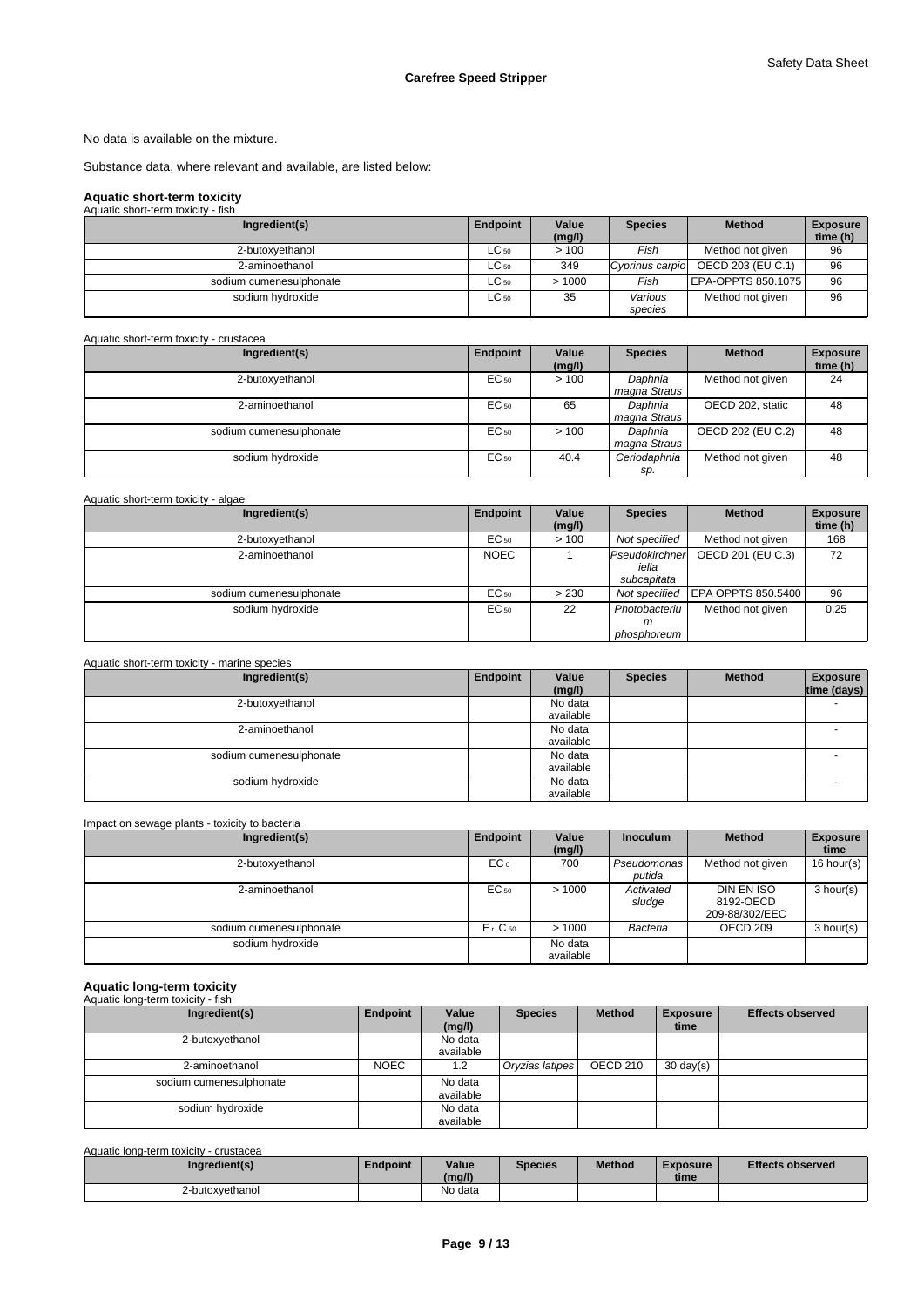|                         |             | available |         |                     |             |  |
|-------------------------|-------------|-----------|---------|---------------------|-------------|--|
| 2-aminoethanol          | <b>NOEC</b> | 0.85      | Daphnia | OECD <sub>211</sub> | $21$ day(s) |  |
|                         |             |           | maqna   |                     |             |  |
| sodium cumenesulphonate |             | No data   |         |                     |             |  |
|                         |             | available |         |                     |             |  |
| sodium hydroxide        |             | No data   |         |                     |             |  |
|                         |             | available |         |                     |             |  |

Aquatic toxicity to other aquatic benthic organisms, including sediment-dwelling organisms, if available:

| Ingredient(s)           | Endpoint | Value<br>(mg/kg dw<br>sediment) | <b>Species</b> | <b>Method</b> | <b>Exposure</b><br>$ time$ (days) $ $ | <b>Effects observed</b> |
|-------------------------|----------|---------------------------------|----------------|---------------|---------------------------------------|-------------------------|
| 2-butoxyethanol         |          | No data<br>available            |                |               |                                       |                         |
| 2-aminoethanol          |          | No data<br>available            |                |               |                                       |                         |
| sodium cumenesulphonate |          | No data<br>available            |                |               |                                       |                         |
| sodium hydroxide        |          | No data<br>available            |                |               | <b>.</b>                              |                         |

**Terrestrial toxicity** Terrestrial toxicity - soil invertebrates, including earthworms, if available:

| Ingredient(s)           | Endpoint | Value<br>(mg/kg dw<br>soil) | <b>Species</b> | <b>Method</b> | <b>Exposure</b><br> time (days) | <b>Effects observed</b> |
|-------------------------|----------|-----------------------------|----------------|---------------|---------------------------------|-------------------------|
| 2-butoxyethanol         |          | No data<br>available        |                |               | <b>.</b>                        |                         |
| 2-aminoethanol          |          | No data<br>available        |                |               |                                 |                         |
| sodium cumenesulphonate |          | No data<br>available        |                |               | <b>.</b>                        |                         |
| sodium hydroxide        |          | No data<br>available        |                |               |                                 |                         |

## Terrestrial toxicity - plants, if available:

| Ingredient(s)           | Endpoint | Value<br>(mg/kg dw<br>soil) | <b>Species</b> | <b>Method</b> | <b>Exposure</b><br> time (days) | <b>Effects observed</b> |
|-------------------------|----------|-----------------------------|----------------|---------------|---------------------------------|-------------------------|
| 2-butoxyethanol         |          | No data<br>available        |                |               | $\overline{\phantom{a}}$        |                         |
| 2-aminoethanol          |          | No data<br>available        |                |               |                                 |                         |
| sodium cumenesulphonate |          | No data<br>available        |                |               |                                 |                         |
| sodium hydroxide        |          | No data<br>available        |                |               | <b>.</b>                        |                         |

### Terrestrial toxicity - birds, if available:

| Ingredient(s)           | Endpoint | Value     | <b>Species</b> | <b>Method</b> | <b>Exposure</b><br> time (days) | <b>Effects observed</b> |
|-------------------------|----------|-----------|----------------|---------------|---------------------------------|-------------------------|
| 2-butoxyethanol         |          | No data   |                |               |                                 |                         |
|                         |          | available |                |               |                                 |                         |
| 2-aminoethanol          |          | No data   |                |               |                                 |                         |
|                         |          | available |                |               |                                 |                         |
| sodium cumenesulphonate |          | No data   |                |               |                                 |                         |
|                         |          | available |                |               |                                 |                         |
| sodium hydroxide        |          | No data   |                |               |                                 |                         |
|                         |          | available |                |               |                                 |                         |

Terrestrial toxicity - beneficial insects, if available:

| Ingredient(s)           | Endpoint | Value<br>(mg/kg dw<br>soil) | <b>Species</b> | <b>Method</b> | <b>Exposure</b><br> time (days) | <b>Effects observed</b> |
|-------------------------|----------|-----------------------------|----------------|---------------|---------------------------------|-------------------------|
| 2-butoxyethanol         |          | No data                     |                |               |                                 |                         |
|                         |          | available                   |                |               |                                 |                         |
| 2-aminoethanol          |          | No data                     |                |               |                                 |                         |
|                         |          | available                   |                |               |                                 |                         |
| sodium cumenesulphonate |          | No data                     |                |               |                                 |                         |
|                         |          | available                   |                |               |                                 |                         |
| sodium hydroxide        |          | No data                     |                |               | $\overline{\phantom{a}}$        |                         |
|                         |          | available                   |                |               |                                 |                         |

### Terrestrial toxicity - soil bacteria, if available:

| Ingredient(s)           | Endpoint | Value              | <b>Species</b> | <b>Method</b> | <b>Exposure</b> | <b>Effects observed</b> |
|-------------------------|----------|--------------------|----------------|---------------|-----------------|-------------------------|
|                         |          | (mg/kg dw<br>soil) |                |               | time (days)     |                         |
| 2-butoxyethanol         |          | No data            |                |               |                 |                         |
|                         |          | available          |                |               |                 |                         |
| 2-aminoethanol          |          | No data            |                |               |                 |                         |
|                         |          | available          |                |               |                 |                         |
| sodium cumenesulphonate |          | No data            |                |               |                 |                         |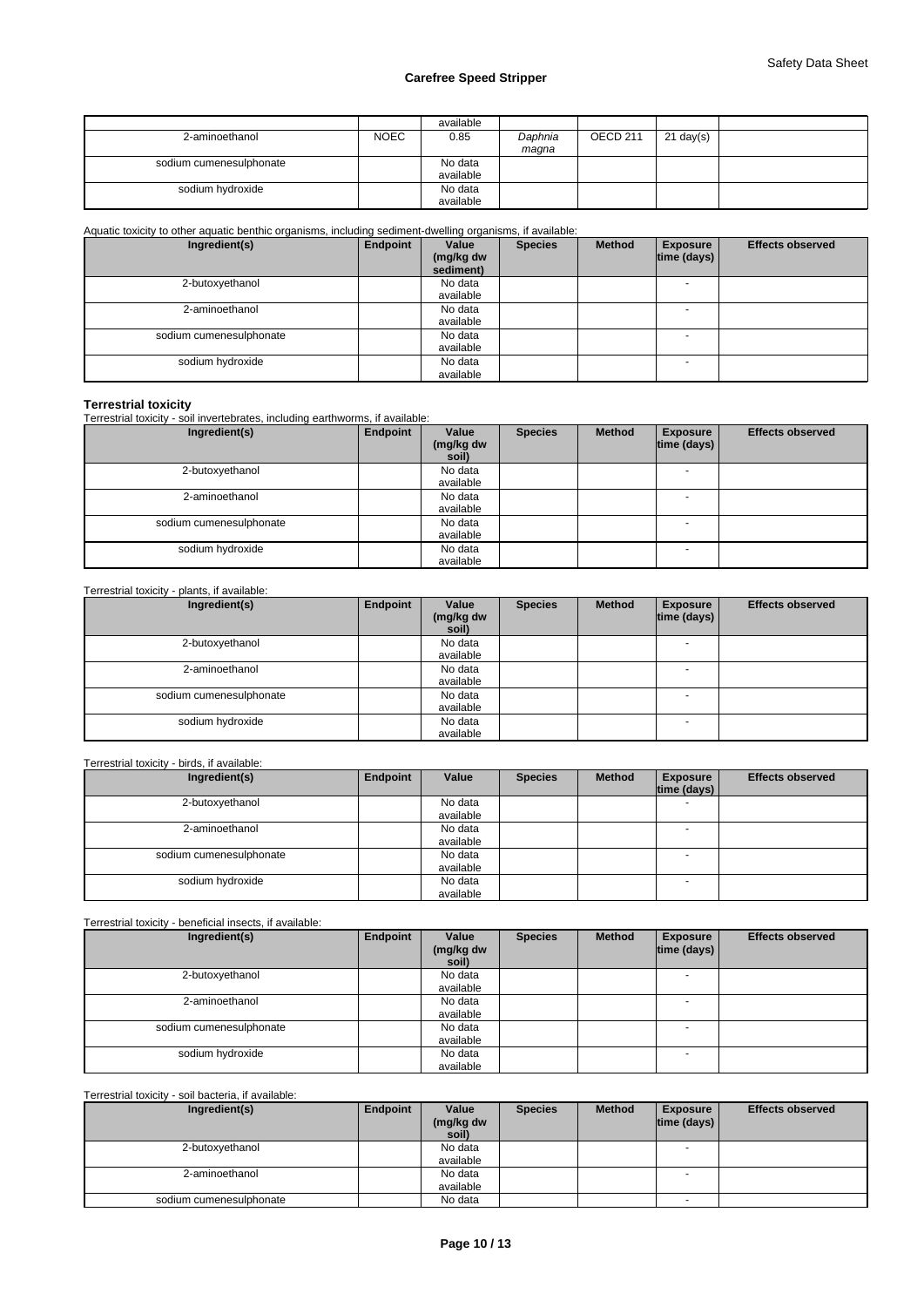|                  | available<br>. |  |  |
|------------------|----------------|--|--|
| sodium hvdroxide | No data        |  |  |
|                  | .<br>available |  |  |

### **12.2 Persistence and degradability**

### **Abiotic degradation**

Abiotic degradation - photodegradation in air, if available:

| Indredient(s)              | <b>Half-life time</b> | <b>Method</b>    | valuation                    | Remark |  |  |  |  |  |  |  |
|----------------------------|-----------------------|------------------|------------------------------|--------|--|--|--|--|--|--|--|
| า hvdroxide<br>sodium<br>. | l second(s)           | Method not given | Rapidly<br>v photodegradable |        |  |  |  |  |  |  |  |

Abiotic degradation - hydrolysis, if available:

Abiotic degradation - other processes, if available:

#### **Biodegradation**

#### Ready biodegradability - aerobic conditions

| Ingredient(s)           | <b>Inoculum</b> | Analytical       | DT 50                      | <b>Method</b> | <b>Evaluation</b>                       |
|-------------------------|-----------------|------------------|----------------------------|---------------|-----------------------------------------|
|                         |                 | method           |                            |               |                                         |
| 2-butoxyethanol         |                 |                  | 100 % in 28 day(s)         | OECD 301B     | Readily biodegradable                   |
| 2-aminoethanol          |                 | DOC reduction    | > 90 % in 21<br>day(s)     | OECD 301A     | Readily biodegradable                   |
| sodium cumenesulphonate |                 | $CO2$ production | 103 - 109% in 28<br>day(s) | OECD 301B     | Readily biodegradable                   |
| sodium hydroxide        |                 |                  |                            |               | Not applicable (inorganic<br>substance) |

Ready biodegradability - anaerobic and marine conditions, if available:

Degradation in relevant environmental compartments, if available:

#### **12.3 Bioaccumulative potential**

#### Partition coefficient n-octanol/water (log Kow)

| Ingredient(s)           | Value             | <b>Method</b>    | <b>Evaluation</b>           | Remark |
|-------------------------|-------------------|------------------|-----------------------------|--------|
| 2-butoxvethanol         | 0.81              | OECD 107         | No bioaccumulation expected |        |
| 2-aminoethanol          | $-1.91$           | <b>OECD 107</b>  | No bioaccumulation expected |        |
| sodium cumenesulphonate |                   | Method not given | No bioaccumulation expected |        |
| sodium hydroxide        | No data available |                  | Not relevant, does not      |        |
|                         |                   |                  | bioaccumulate               |        |

#### Bioconcentration factor (BCF)

| Ingredient(s)    | Value             | <b>Species</b> | <b>Method</b> | <b>Evaluation</b> | Remark |
|------------------|-------------------|----------------|---------------|-------------------|--------|
| 2-butoxyethanol  | No data available |                |               |                   |        |
| 2-aminoethanol   | No data available |                |               |                   |        |
| sodium           | No data available |                |               |                   |        |
| cumenesulphonate |                   |                |               |                   |        |
| sodium hvdroxide | No data available |                |               |                   |        |

**12.4 Mobility in soil** Adsorption/Desorption to soil or sediment

| Ingredient(s)           | Adsorption<br>coefficient<br>Log Koc | <b>Desorption</b><br>coefficient<br>Log Koc(des) | <b>Method</b>     | Soil/sediment<br>type | <b>Evaluation</b>                                                                                        |
|-------------------------|--------------------------------------|--------------------------------------------------|-------------------|-----------------------|----------------------------------------------------------------------------------------------------------|
| 2-butoxyethanol         | No data available                    |                                                  |                   |                       | Potential for mobility in soil,<br>soluble in water                                                      |
| 2-aminoethanol          | 0.067                                |                                                  | Model calculation |                       | Potential for mobility in soil,<br>soluble in water Adsorption<br>to solid soil phase is not<br>expected |
| sodium cumenesulphonate | No data available                    |                                                  |                   |                       |                                                                                                          |
| sodium hydroxide        | No data available                    |                                                  |                   |                       | Mobile in soil                                                                                           |

### **12.5 Results of PBT and vPvB assessment**

Substances that fulfill the criteria for PBT/vPvB, if any, are listed in section 3.

#### **12.6 Other adverse effects**

No other adverse effects known.

## **SECTION 13: Disposal considerations**

#### **13.1 Waste treatment methods Waste from residues / unused products:**

**European Waste Catalogue:** 

The concentrated contents or contaminated packaging should be disposed of by a certified handler or according to the site permit. Release of waste to sewers is discouraged. The cleaned packaging material is suitable for energy recovery or recycling in line with local legislation.<br>20 01 15\* - alkalines.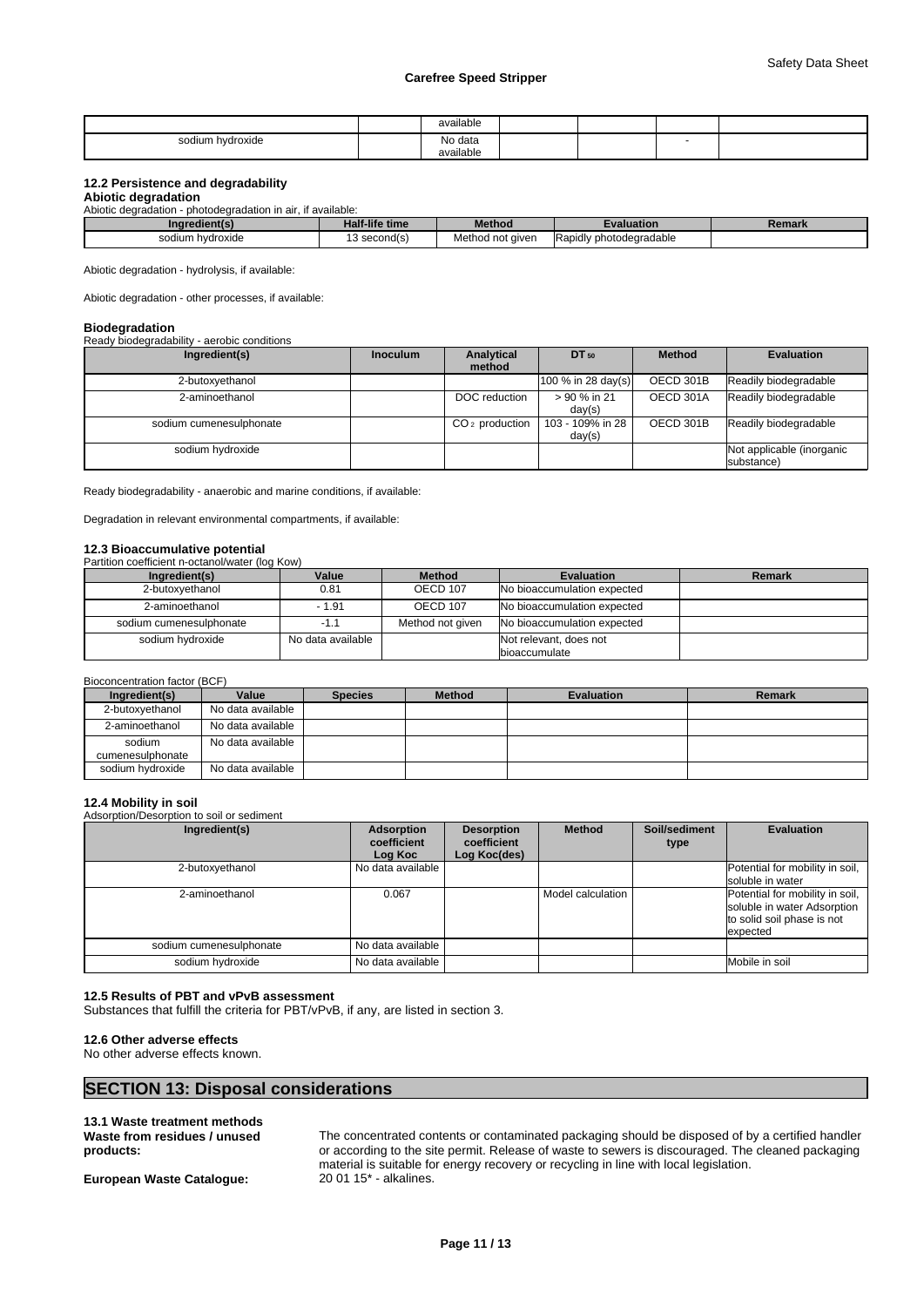**Empty packaging**

**Recommendation:** Dispose of observing national or local regulations. **Suitable cleaning agents:** Water, if necessary with cleaning agent.

## **SECTION 14: Transport information**



**Land transport (ADR/RID), Sea transport (IMDG), Air transport (ICAO-TI / IATA-DGR) 14.1 UN number:** 1824 **14.2 UN proper shipping name: 14.3 Transport hazard class(es): Class:** 8 **Label(s):** 8 **14.4 Packing group:** II **14.5 Environmental hazards: Environmentally hazardous:** No **Marine pollutant:** No **14.6 Special precautions for user:** None known. **14.7 Transport in bulk according to Annex II of MARPOL and the IBC Code:** The product is not transported in bulk tankers. **Other relevant information: ADR Classification code:** C5 **Tunnel restriction code:** E **Hazard identification number:** 80 Sodium hydroxide solution

**IMO/IMDG**

**EmS:** F-A, S-B

The product has been classified, labelled and packaged in accordance with the requirements of ADR and the provisions of the IMDG Code Transport regulations include special provisions for certain classes of dangerous goods packed in limited quantities.

## **SECTION 15: Regulatory information**

#### **15.1 Safety, health and environmental regulations/legislation specific for the substance or mixture**

#### **EU regulations:**

• Regulation (EC) No 1272/2008 - CLP

• Regulation (EC) No. 1907/2006 - REACH

• Regulation (EC) No. 648/2004 - Detergents regulation

#### **Authorisations or restrictions (Regulation (EC) No 1907/2006, Title VII respectively Title VIII):** Not applicable.

| Ingredients according to EC Detergents Regulation 648/2004 |  |
|------------------------------------------------------------|--|
|------------------------------------------------------------|--|

non-ionic surfactants < 5% perfumes

The surfactant(s) contained in this preparation complies(comply) with the biodegradability criteria as laid down in Regulation (EC) No. 648/2004 on detergents. Data to support this assertion are held at the disposal of the competent authorities of the Member States and will be made available to them, at their direct request or at the request of a detergent manufacturer.

#### **15.2 Chemical safety assessment**

A chemical safety assessment has not been carried out on the mixture

## **SECTION 16: Other information**

*The information in this document is based on our best present knowledge. However, it does not constitute a guarantee for any specific product features and does not establish a legally binding contract*

#### **SDS code:** MS1001580 **Version:** 01.1 **Revision:** 2018-01-25

**Reason for revision:**

This data sheet contains changes from the previous version in section(s):, 2, 3, 16

## **Classification procedure**

The classification of the mixture is in general based on calculation methods using substance data, as required by Regulation (EC) No 1272/2008. If for certain classifications data on the mixture is available or for example bridging principles or weight of evidence can be used for classification, this will be indicated in the relevant sections of the Safety Data Sheet. See section 9 for physical chemical properties, section 11 for toxicological information and section 12 for ecological information.